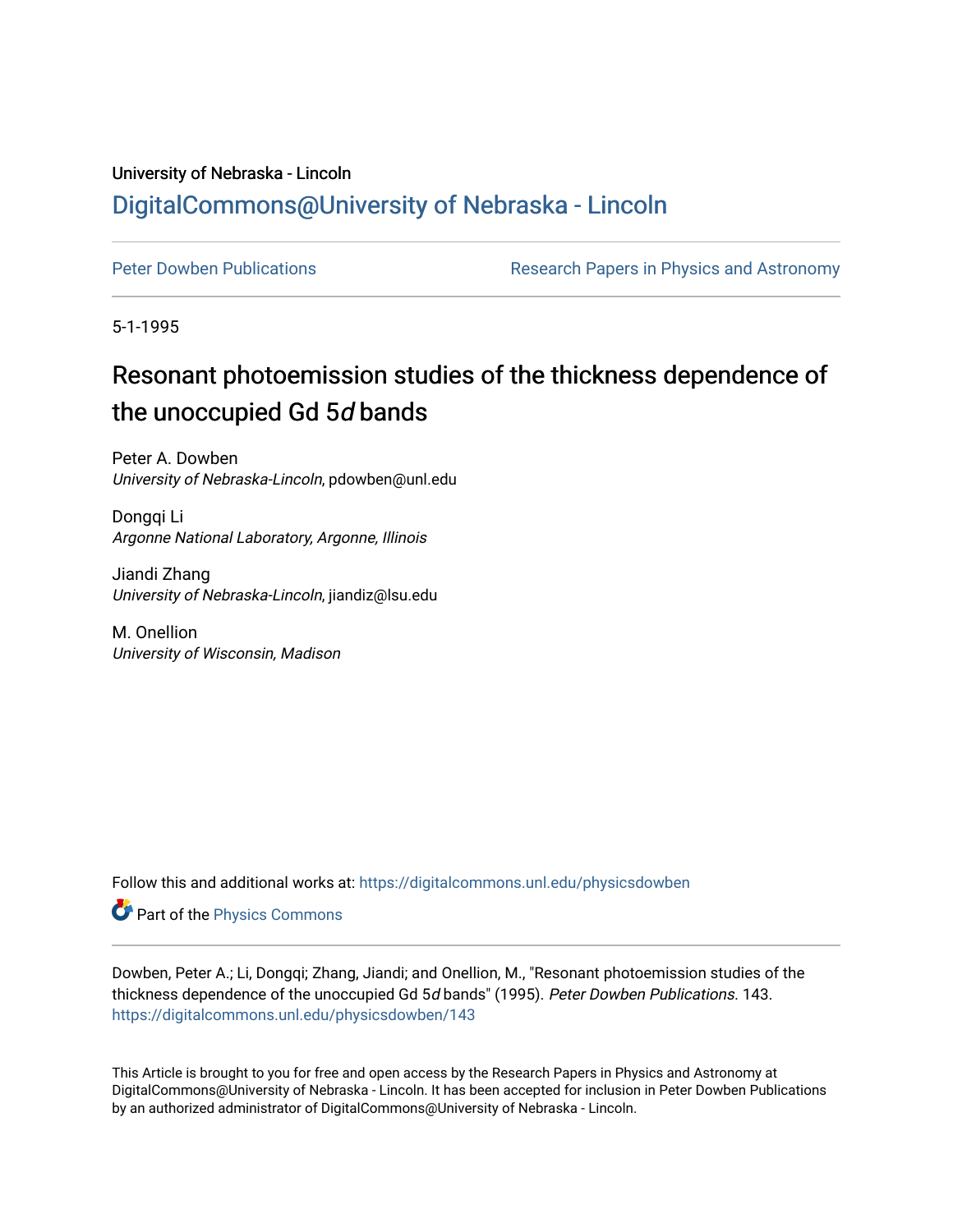### **Resonant photoemission studies of the thickness dependence of the unoccupied Gd 5d bands**

P. A. Dowben

*Department of Physics, University of Nebraska, Lincoln, Nebraska 68588*

Dongqi Li

*Materials Science Division, Argonne National Laboratory, Argonne, Illinois 60439*

Jiandi Zhang

*Department of Physics, University of Nebraska, Lincoln, Nebraska 68588*

M. Onellion

*Department of Physics, University of Wisconsin, Madison, Wisconsin 53706*

(Received 24 October 1994; accepted 20 February 1995)

Ultrathin Gd films have been studied with constant initial-state spectroscopy  $(CIS)$  of photoemission utilizing linearly polarized light of synchrotron radiation. The photoemission cross section of the 5*d* surface state near  $E_F$  shows strong photon energy dependence, i.e., sharp peaks in CIS spectra near the Gd  $5p_{1/2}$  absorption edge. These peaks originate from resonant photoemission processes involving the occupied 5*p* and unoccupied 5*d* levels of the surface atoms. The symmetry of the unoccupied states were determined experimentally by changing the polarization of light, where *p*-polarized light excites only to the unoccupied  $d_7$ <sup>2</sup> or  $d_{x_7,y_7}$  states and *s*-polarized light to all the *d* states including  $d_{x^2-y^2}$  and  $d_{xy}$  states. Based on the symmetry assignments, the lower bound of the exchange splitting of the Gd  $5d_{z^2}$  surface state can be abstracted, which increases when the thickness of Gd film decreases and reach maximum at the monolayer limit. © *1995 American Vacuum Society.*

#### **I. INTRODUCTION**

Extensive studies on the electronic structure of the Gd surfaces have been conducted because of the need to understand the unusual surface magnetic properties of  $Gd(0001),$ <sup>1-18</sup> i.e., enhanced Curie temperature of the surface compare to the bulk.<sup>19–23</sup> Such a dramatic effect in surface magnetism is by now known to be connected with the surface electronic structure of Gd, namely, a highly localized surface state at the Fermi level  $(E_F)$ .<sup>8–15</sup> Magnetism in ultrathin Gd layers is also of interesting at or near the monolayer limit. $24-28$  Calculations show an increase in exchange splitting due to further localization of the electrons at low dimensions<sup>10</sup> based upon some preliminary experimental evidence.4–6 Farle *et al.*, on the other hand, demonstrated that the flat Gd layers epitaxially grown onto  $W(110)$  exhibit a scaling of  $T_c$  vs thickness.<sup>27</sup> It is therefore necessary to explore how the electronic structure of Gd changes with film thickness down to the monolayer regime, and relate the electronic structure to magnetism. While there are some film thickness dependent studies with photoemission,  $4-6,9,12$  no thickness dependence information is available for the unoccupied bands. Only for the thicker films is there inverse photoemission data.<sup>7,17</sup> The investigation of the empty states are especially important to assess the surface 5*d* exchange splitting since the minority spin surface state/resonance, the counter part of the occupied one with majority spin, is above  $E_F$  at least for the ground state.<sup>10,11,13–15</sup>

While inverse photoemission is a well-accepted technique for measurement of band structure above  $E_F$ , adsorption and resonant photoemission can also probe those unoccupied states under some circumstances. $4-6$  One can also change light polarization to detect the symmetry character of the unoccupied states. $4,29-32$  This symmetry is often difficult to determine in many inverse photoemission setups, making resonant photoemission a valuable tool. In this article, we will present our resonant photoemission studies of Gd ultrathin films down to the monolayer regime. Based upon dipole selection rules in the resonant photoemission process and resulting symmetry assignment of the unoccupied states, we suggest evidence of enhanced exchange splitting of Gd at monolayer.

#### **II. EXPERIMENT**

The experiments were carried out at the Synchrotron Radiation Center in Stoughton, Wisconsin, on a 6 m toroidal grating monochromator. Angle-resolved photoemission experiments in both energy dispersion curve (EDC) and constant initial state (CIS) modes were conducted in an ultrahigh vacuum (UHV) chamber equipped with a hemispherical electron energy analyzer and a low-energy electron diffraction  $(LEED)$  system.<sup>4</sup> The CIS spectra were taken by scanning the photon energy and electron kinetic energy simultaneously to record the intensity changes of the same initial state, the surface state at  $E_F$  in this case.<sup>8-12</sup> The features in CIS are representative of the resonant photoemission processes, where the total photoemission intensity is enhanced by the additional channel of the Gd 5*p* – 5*d* resonance. All the spectra in this work were taken at normal emission, with linearly polarized light from the storage ring incident at 38° or 66° off normal to provide larger portion of light as *s* or *p*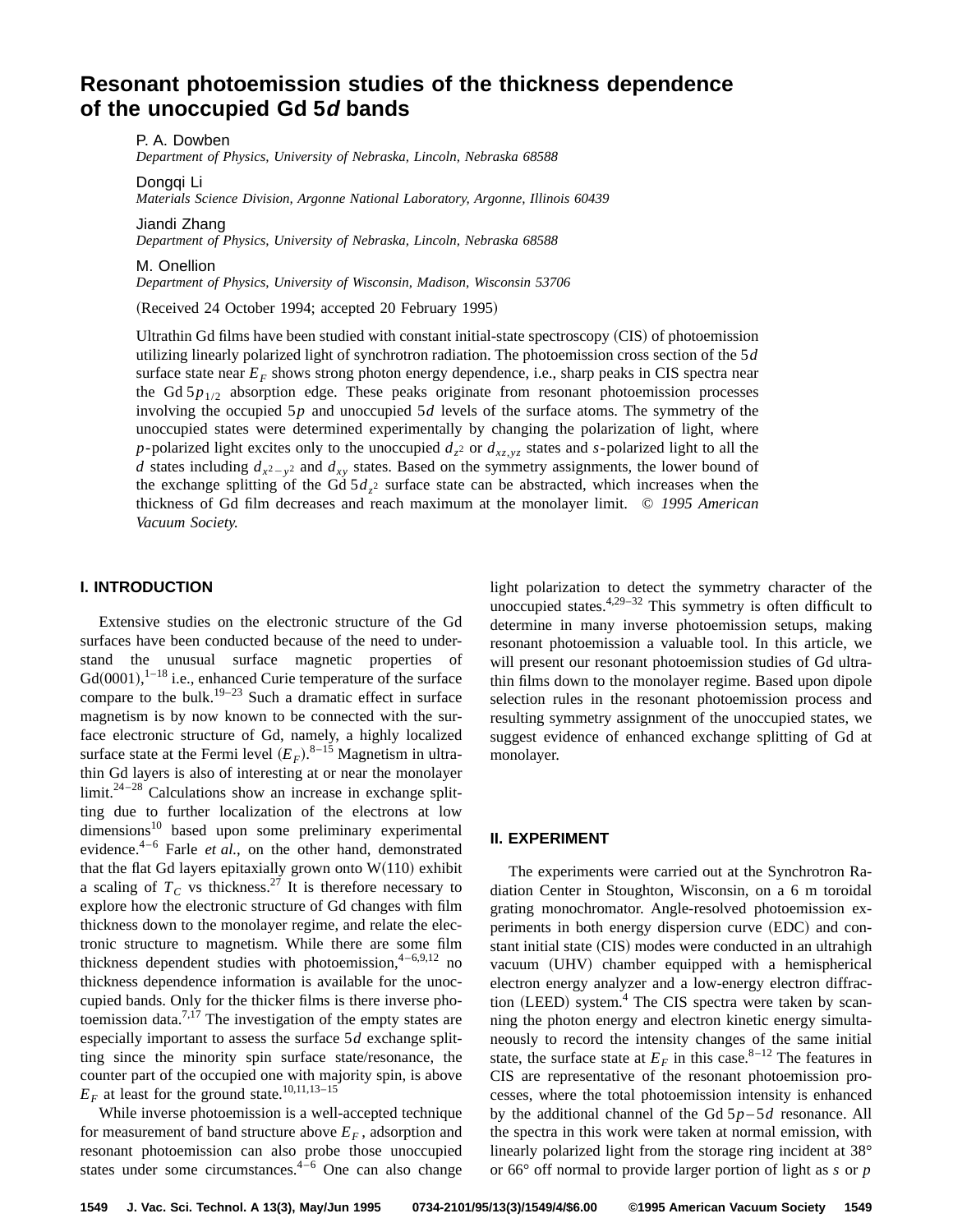

FIG. 1. Constant initial state spectra of Gd films at normal emission with the initial state chosen as the surface state near  $E_F$  as indicated in the inset. The circles and the triangles are the spectra taken with more *s*- and *p*-polarized light, respectively. Inset: Photoemission spectrum of Gd film at EDC mode taken at normal emission with photon energy of 33 eV. The Gd  $4f$ ,  $\Delta_1$  bulk band and surface state are indicated.

polarized, respectively. The combined energy resolution of photoemission was 0.15–0.2 eV and angular resolution  $\pm 1.5^\circ$ .

Ultrathin Gd films were prepared *in situ* by thermal deposition of Gd onto room temperature  $W(110)^{12}$  or  $Cu(100)^{4}$ substrates at a rate of  $\sim$  1 Å/min, as described elsewhere. The pressure during growth was lower than  $1 \times 10^{-10}$  Torr, while the base pressure was  $\sim$ 4–5 $\times$ 10<sup>-11</sup> Torr. While it is known that subsequent annealing can substantially improve the magnetic properties of Gd/W $(110)$ ,<sup>26</sup> the effect is not significant for photoemission. All the results of this work are on "as-deposited" films to ensure the uniformity and purity of the films. The cleanliness of the substrate and films were checked with valence-band photoemission, and the ordering was confirmed with LEED.  $Gd/W(111)$  was ordered, with diffuse LEED spots indicating a  $Gd(0001)$  surface, while  $Gd/$  $Cu(100)$  films were disordered. The thickness of the films were measured with a quartz–crystal thickness monitor, which is most accurate in terms of the relative thickness changes rather than the absolute thickness. The sample holder could be cooled with liquid nitrogen, and the temperature was measured with a W5%Re/W25%Re thermocouple which was calibrated with a type-*K* thermocouple at a low temperature.

#### **III. RESULTS AND DISCUSSION**

Figure 1 shows the constant initial state spectra of Gd for two film thicknesses using the Gd $(0001)$  surface state at  $E_F$ 



FIG. 2. Minimum exchange splitting as discussed in the text. Filled diamond: Gd/W $(110)$  at 210 K; open square: Gd/W $(110)$  at 295 K; filled square:  $Gd/Cu(100)$  at 230 K. The calculated exchange splitting for ferromagnetic surface layers  $(Ref. 10)$  are indicated with crosses in the figure for comparison.

(indicated in the inset) as the initial state. As indicated by the photon energy range, these CIS spectra were taken around the Gd 5*p* threshold. It is clear that the CIS spectra exhibit well-defined structures. The *p*-polarized spectra show two peaks separated by  $\sim$ 2 eV. The similar structures are observed in *p*-polarized spectra if the bulk band at binding energy at 1–2 eV is chosen as the initial state, but which do *not* exist if the initial state energy is chosen at background.

The CIS spectra are strongly dependent on the light polarization. The onset of the *s*- and *p*-polarized spectra, defined as the midpoint of the rising edges, do not match with each other, but instead are shifted by from several hundred meV to 1.7 eV depending on film thickness. As shown in Fig. 2, the energy differences of the onset of the *p*- and *s*-polarized spectra has a strong thickness dependence. The shift between the two has a maximum at around 5 Å  $(\sim]$ ML). The measurements were done for ordered and disordered Gd films, which show similar trend. At low temperature, such a shift remains even at thicker regions of  $>10$  Å), while at room temperature they decrease to almost zero.

In order to understand these data, we first review the resonant photoemission process. In a resonant photoemission process one electron is first excited from the 5*p* shallow core level to the unoccupied 5*d* bands. When those unoccupied states are localized enough, the electron can later decay back via an Auger process, i.e., the super Coster–Kronig transition. It can be written as following:

$$
5p^64f^75d^16s^2 \rightarrow 5p^54f^75d^26s^2 \rightarrow 5p^64f^75d^06s^2 + e^-.
$$

This provides an additional channel of photoemission with the same initial and final energy states as the direct process. This additional channel exists only when a resonance between the 5*p* and empty 5*d* levels occurs, and should result in an increase in intensity of the surface state at those photon energies. The direct photoemission process, on the other hand, should have a weak, structureless photon energy dependence. The structure in the CIS intensity is therefore mainly from the resonant photoemission process and indi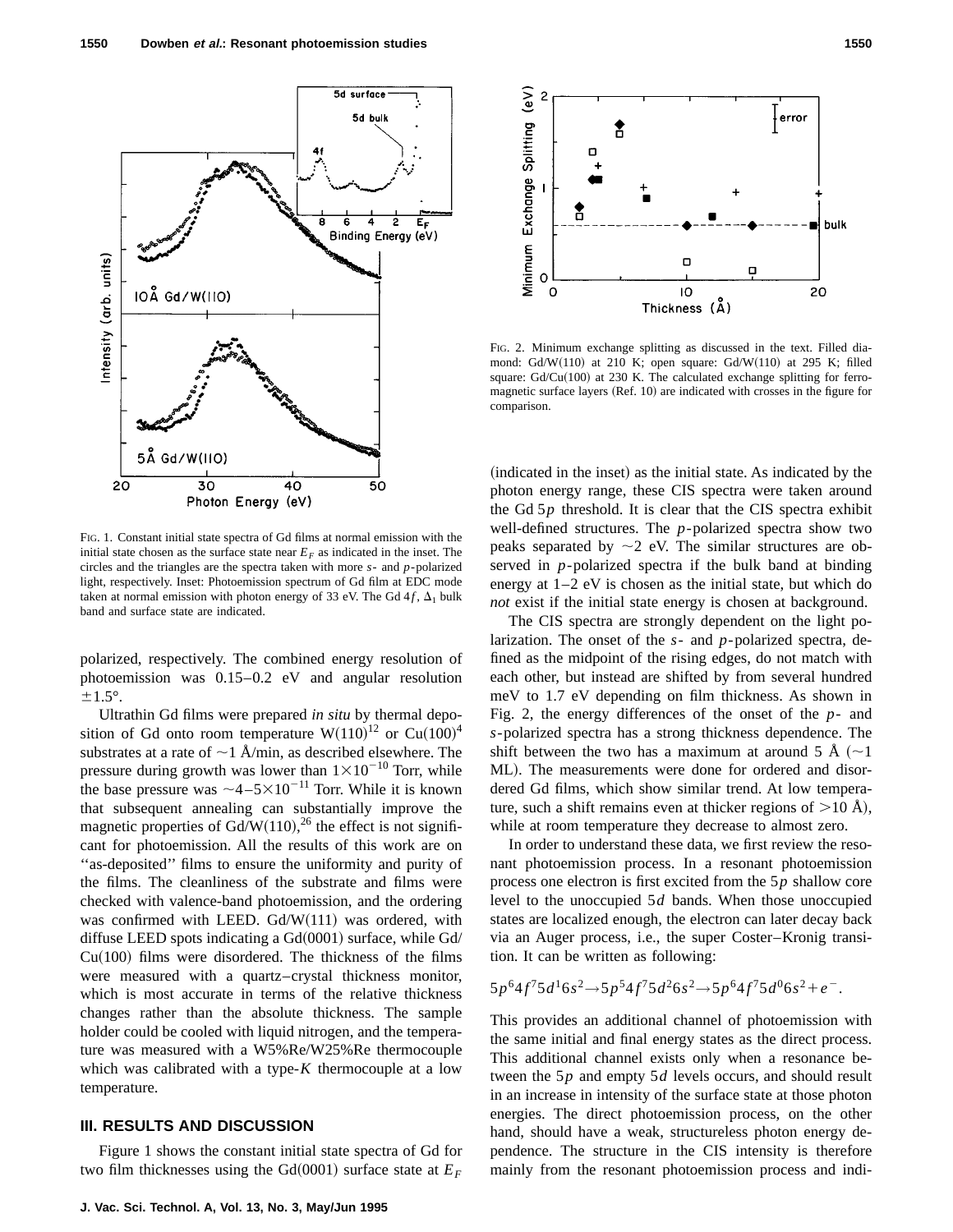cates the relative energy positions of the flat portions of the unoccupied 5*d* states. In addition, the above process is mainly an intra-atomic process. Since the surface state is chosen as the initial state, our measurements mainly probe the electronic structure localized at the surface. As pointed out in previous work, this surface state is highly localized with  $d_{3z^2-r^2}(d_z^2)$  character.<sup>8,9,12</sup>

The light polarization dependence of the CIS spectra can be understood from the dipole selection rule of the resonant photoemission process. The second Auger process involves two electrons, instead of one, and has little symmetry selection. The first process is photon absorption which determines, with the dipole selection rules, the symmetry characters of the unoccupied states that can be reached. For the bands along  $\Gamma$  of the Gd(0001), the point group is  $C_{6\nu}$ . With *p*-polarized light,

$$
A_1(p_z) \to A_1(d_z^2),
$$
  

$$
E_1(p_{x,y}) \to E_1(d_{xz,yz}).
$$

Only the unoccupied 5*d* states with  $d_z$  2 and  $d_{xz,yz}$  characters can be reached. With *s*-polarized light,

$$
A_1(p_z) \to E_1(d_{xz,yz}),
$$
  
\n
$$
E_1(p_{x,y}) \to A_1(d_z^2),
$$
  
\n
$$
E_1(p_{x,y}) \to E_2(d_{x^2-y^2,xy}).
$$

In this case, all the 5*d* states can be reached. A detailed analysis of the transition matrix, in atomic limit,  $32$  suggests that pure *p*-polarized light excites 5*p* electrons into unoccupied  $5d_{z^2}$  states four times more and into  $5d_{xx,yz}$  states two times more than pure *s*-polarized light does. *S*-polarized light, on the other hand, has a larger cross section for the  $d_{x^2-y^2,xy}$  states. It is therefore clear that the structures in the *p*-polarized spectra correspond to the empty states with  $d_z$ <sup>2</sup> or  $d_{xz,yz}$  character. Similar selection rules exist even when spin-orbit effects are considered.

Based on these symmetry assignments, the relative position of lowest unoccupied  $d_{z^2}$  state can be identified. The onset of the CIS peaks is the threshold of Gd  $5p-5d$  resonance, that is, the electrons in the 5*p* core levels are excited to the first dipole-allowed state above  $E_F$ . The fact that the onset of *p*-polarized spectra occurs at higher photon energy than that of *s*-polarized ones suggests that the density of states near  $E_F$  is mainly contributed by the states with  $d_{x^2-y^2,xy}$  states, while the  $d_{z^2}$  and/or  $d_{xz,yz}$  states mainly exist at about several hundred meV to 1.7 eV above  $E_F$ .

Realizing that the occupied surface state just below *EF* has  $d_{z^2}$  character, the energy difference between the onset of  $d_{x^2-y^2,xy}$  relative to the  $d_{z^2}$ ,  $d_{xz,yz}$  states defines the lower bound of the exchange splitting of the surface state, which can be further illustrated with a schematic energy level diagram in Fig. 3. We take the energy shift of the onset values for different light polarization as minimum exchange splitting which is less than or equal to the actual exchange splitting. It is therefore possible, as shown in Fig. 2, that the exchange splitting of the surface state changes with Gd thickness and is enhanced at monolayer limit.

**JVST A - Vacuum, Surfaces, and Films**



FIG. 3. Schematic of energy levels of Gd. The actual exchange splitting and the minimum exchange splitting are indicated in the figure.

Our results are qualitatively consistent with the theoretical predictions that magnetic systems with lower coordination numbers have larger magnetic moments, and therefore larger exchange splitting.<sup>33</sup> As a comparison, we plot the theoretical values $10$  of the exchange splitting for the Gd slabs into Fig. 2, which shows a similar trend that enhances at monolayer limit.

It should be noted that exchange splitting is mainly the indication of local moment which tends to increase when the electrons become more localized, as evidenced by both the exchange splitting and local moment enhancements at surfaces. The maximum of exchange splitting and magnetic moment is reached at the atomic limit. While the increase of magnetic moment *could* lead to enhancement of magnetism, it is not a sufficient condition. The Curie temperature is mainly determined by the strength of exchange interaction, which may or may not scale with the local magnetic moment. Our results on the enhanced exchange splitting therefore do *not* contradict the scaling of  $T_c$  with thickness, where  $T_C$  decreases at monolayer limit.

#### **IV. CONCLUSIONS**

We present CIS studies of Gd ultrathin films, which clearly show strong light polarization and thickness dependence. We discuss the resonance photoemission process and the dipole selection rules to govern it and therefore made symmetry assignments for the CIS features as resonance from  $5p$  into the  $5d$  states above  $E_F$  with different symmetry characters. We postulate that the exchange splitting of the surface state changes with thickness and is enhanced at monolayer limit.